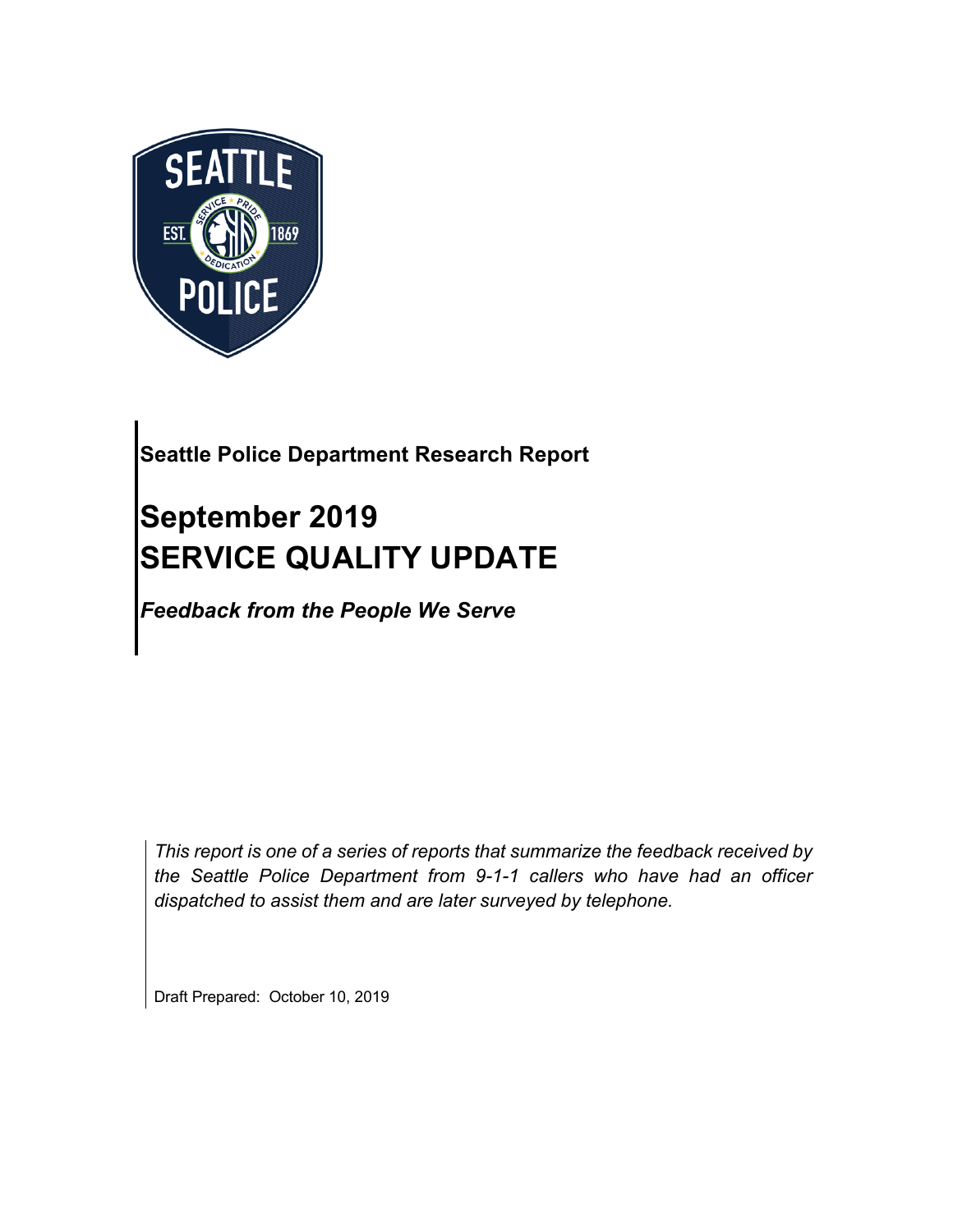#### **9-1-1 Caller Surveys: Summary and Conclusions from September 2019**

The Seattle Police Department customer satisfaction surveys provide feedback about the service provided by the Department to those who call 9-1-1 and have an officer dispatched to assist them. Key findings and conclusions from the September 2019 survey and comparisons to the other surveys conducted since March 2016 are summarized below.

**Overall Satisfaction**. Overall, customers continue to be satisfied with their experience with the Department "from calling 9-1-1 on to all contacts [they] had with the Police Department as a result of that call." Eighty percent of the customers rated their overall satisfaction with this experience as 4 or 5 on a five-point scale where 5 means "extremely satisfied," for an average rating of 4.18 out of 5 possible points. Ratings of overall satisfaction have remained high and not changed significantly since March 2016.

**Officers Responding to Customers' 9-1-1 Calls.** Customers rated the officers who responded to their 9- 1-1 calls positively. Customers indicated that the responding officers were professional and courteous (97% "strongly agree" or "agree"); and officers listened to customer concerns, answered their questions, provided the assistance and information needed, clearly explained procedures, and told customers what would happen next (79% - 93% "strongly agree" or "agree"). The responding officers received lower ratings for giving "tips on preventing future crimes" (48% "strongly agree" or "agree").

All but one of the ratings of the responding officers fluctuated significantly since March 2016, and ratings that "The officer listened to your concerns" were significantly higher in September 2019 than in March 2016. Ratings of the item, "The officer gave you tips on preventing future crimes," have not changed significantly since March 2016.

**Seattle Police Department Overall**. Customers also rated the Department highly. Customers indicated that "Department personnel are professional and courteous" (92% "strongly agree" or "agree") and the Department clearly explains its procedures and requirements, is available when needed, is a good resource for information about preventing crime, and focuses on public safety issues of concern (68% to 74% "strongly agree" or "agree"). These were positive ratings, but ratings of the officers with whom customers had personal contact (officers responding to 9-1-1 calls) were higher than ratings of the Department overall.

Ratings that "Department personnel are professional and courteous" were significantly higher in September 2019 than in March 2016. Ratings of two items, "The Department is a good resource for information about preventing crime" and "The Department clearly explains its procedures and requirements," fluctuated significantly since March 2016, but results in September 2019 did not differ significantly from March 2016 or June 2019. Ratings of two items, "The Department is available when needed" and "The Department focuses on the public safety issues that concern you," have not changed significantly since March 2016.

**9-1-1 Operations**. Customers were satisfied with the assistance provided by the 9-1-1 operator and the speed with which their calls were answered (91% and 87%, respectively, rated their satisfaction 4 or 5 on the scale where 5 means "extremely satisfied"). Ratings of these items fluctuated significantly across surveys, though ratings in September 2019 did not differ significantly from March 2016 or June 2019.

**Feelings of Safety**. Customers feel safer "walking alone in [their] neighborhood during the day" (46% "extremely safe") than they do "walking alone in [their] neighborhood at night" (21% "extremely safe") or overall in Seattle (19% "extremely safe"). Customers' feelings of safety overall in Seattle were significantly lower in September 2019 than in June 2019. Customers' feelings of safety walking alone in their neighborhood during the day fluctuated significantly since March 2016, while feelings of safety walking alone in their neighborhood at night have not changed significantly since March 2016.

As in past surveys, customers reported that the incident that caused them to call 9-1-1 led some of them to feel less safe than before they called 9-1-1, but the service provided by the Department as a result of their calls increased the proportion of customers who said they feel "more safe" and decreased the proportion who feel "less safe" than before they called 9-1-1. These results suggest that the service provided by the Department continues to provide customers with reassurance and to increase feelings of personal safety.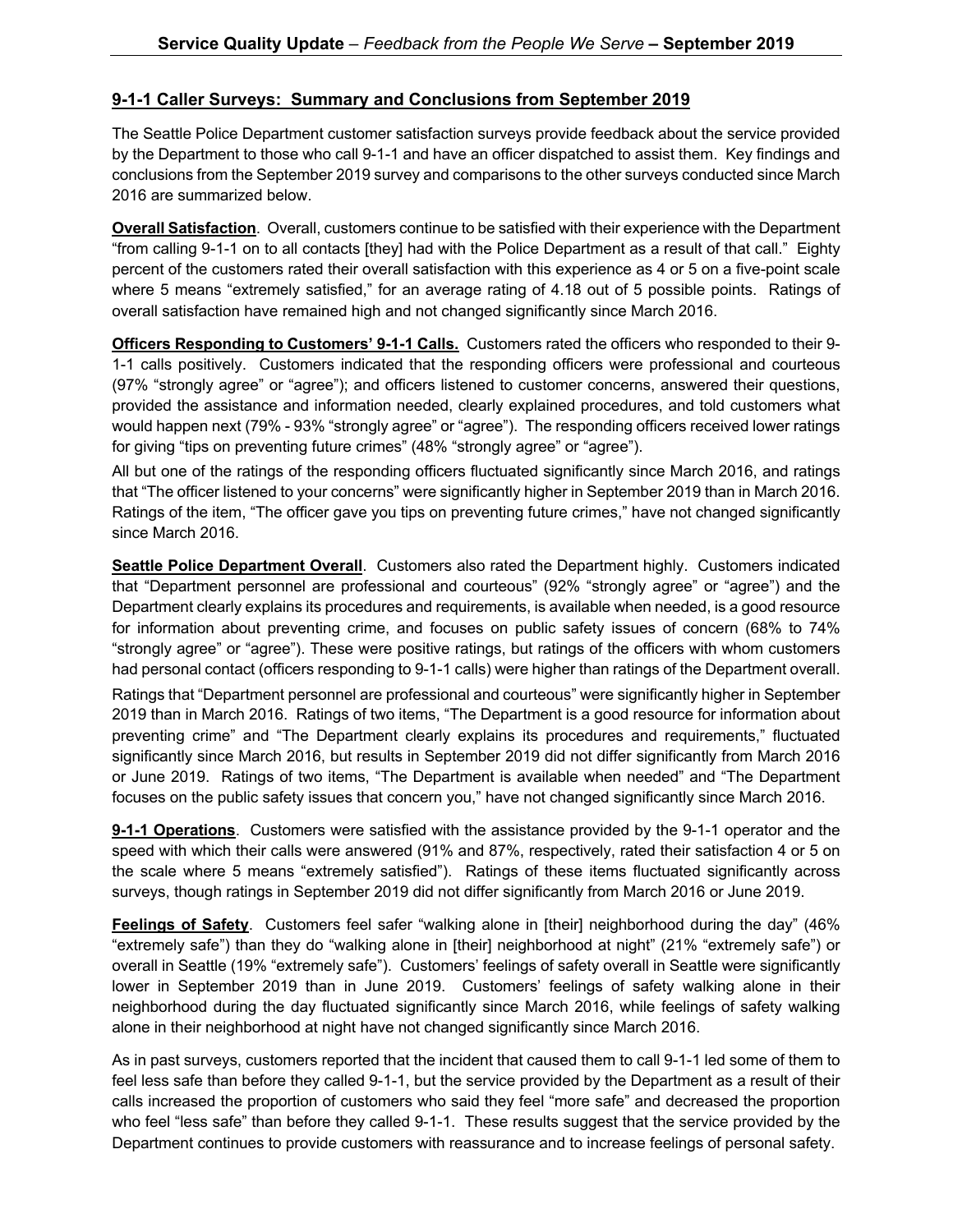#### **9-1-1 Caller Surveys: Results**

This report (1) summarizes key results of the September 2019 survey of customers who called 9-1-1 between August 21 and August 29, 2019, and had a Seattle Police Officer dispatched to assist them and (2) compares the results of all 14 surveys of 9-1-1 callers conducted between March 2016 and September  $2019.<sup>1</sup>$ 

**Overall Satisfaction.** Customers who had an officer dispatched to provide assistance after calling 9-1-1 were asked to use a five-point scale, where 5 means "extremely satisfied" and 1 means "not at all satisfied," to answer the question, "Overall, how satisfied are you with this experience with the Seattle Police Department – from calling 9-1-1 on to all contacts you had with the Police Department as a result of that call?"

As the next chart shows, 55 percent of the customers rated their satisfaction with this experience with the Department as 5 on the five-point scale where 5 means "extremely satisfied," and 25 percent rated their satisfaction as 4 on this scale. Six percent rated their satisfaction as 1 and five percent rated their satisfaction as 2 on this five-point scale where 1 means "Not at all satisfied."



The next chart shows that the average rating of overall satisfaction in September 2019 was 4.18 on the five-point scale where 5 is high ("extremely satisfied"). Responses to this question have remained high and not changed significantly since March 2016. This chart and similar charts, below, present the average ratings from five surveys: March 2016, March 2017, April 2018, June 2019, and September 2019.<sup>2</sup>



 $1$  Results were compared across all 14 surveys and tested to determine if any differences between survey results were statistically significant. Statistical tests included Analysis of Variance (ANOVA), t-tests, and chi-square tests (*IBM SPSS Statistics Version 26,* Release 26.0.0.0, 2019). Differences were considered statistically significant when the probability of the differences occurring by chance was less than .05 (p<.05).

 $2$  The numbers of respondents answering each question are omitted from some charts for readability, but approximately 200 customers participated in each survey.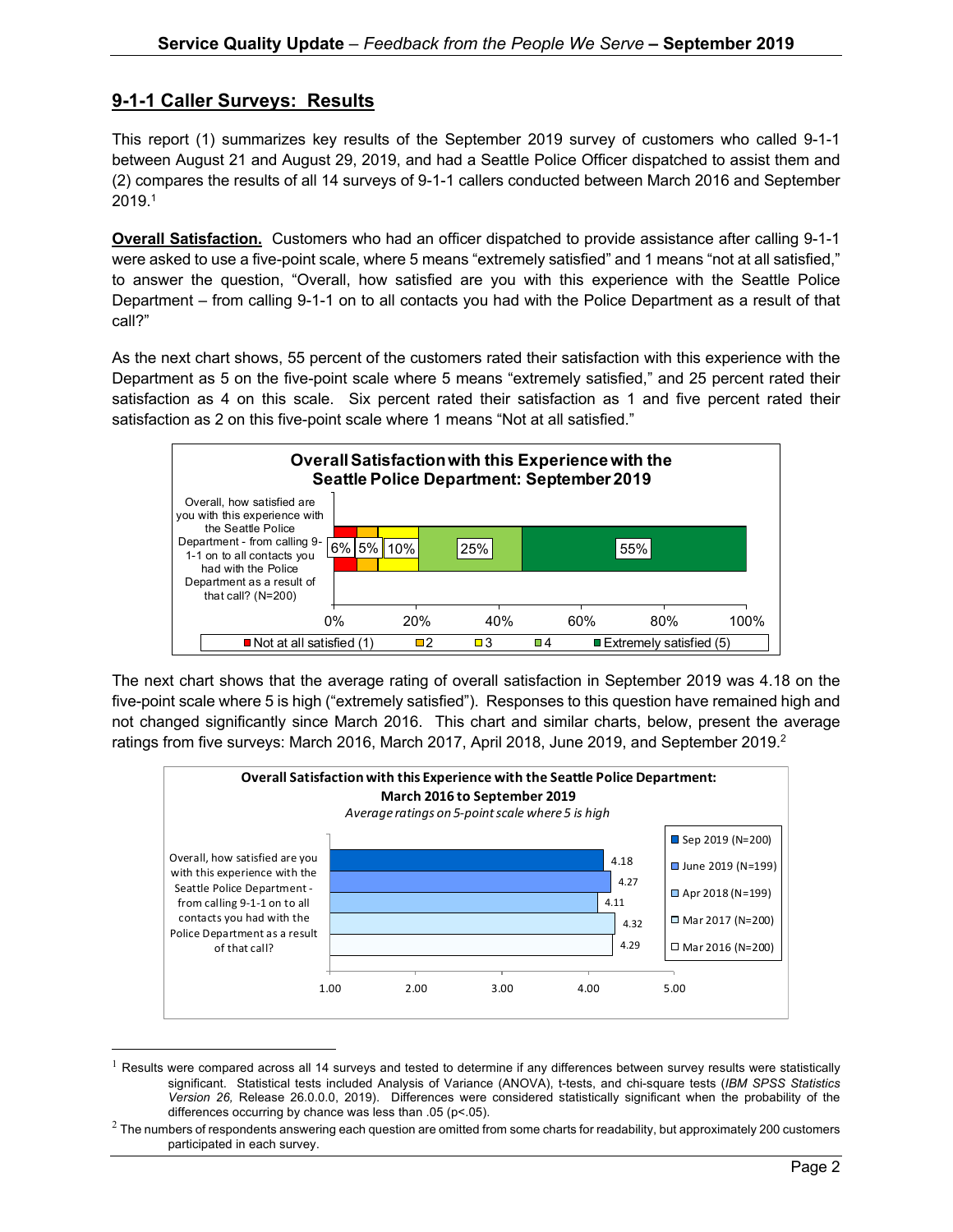**Officer Responding to the Call.** To assess customers' experiences with and opinions of the officer who responded to their calls to 9-1-1, customers were asked to indicate their level of agreement ("Strongly agree," "Agree," "Neither agree nor disagree," "Disagree," or "Strongly disagree") with a series of statements about the officer.

Customers rated officers highest for being professional and courteous and lowest for giving tips on preventing future crimes, as shown in the next chart<sup>3</sup>.

- Seventy-five percent of the customers said that they "strongly agree" that the officer who first visited after their call to 9-1-1 "was professional and courteous," and 97 percent said that they "agree" or "strongly agree" with this statement. Two percent said they "disagree" and none of the customers said they "strongly disagree" that "The officer was professional and courteous."
- Between 58 and 71 percent of the customers said that they "strongly agree" with six of the statements about responding officers: "The officer listened to your concerns," "The officer answered your questions," "The officer provided the assistance you needed," "The officer provided you the information you needed," "The officer clearly explained procedures and requirements," and "The officer told you what would happen next." Between 79<sup>4</sup> and 93 percent of customers said that they either "agree" or "strongly agree" with these statements, and between two and seven percent said that they "disagree" or "strongly disagree" with the statements.
- A total of 48 percent of the customers said that they "agree" or "strongly agree," and 21 percent<sup>5</sup> said that they "disagree" or "strongly disagree," with the statement, "The officer gave you tips on preventing future crimes."



 $3$  Percentages do not total 100 in this and some subsequent charts due to rounding.

<sup>4</sup> Correcting for rounding error.

 $5$  Correcting for rounding error.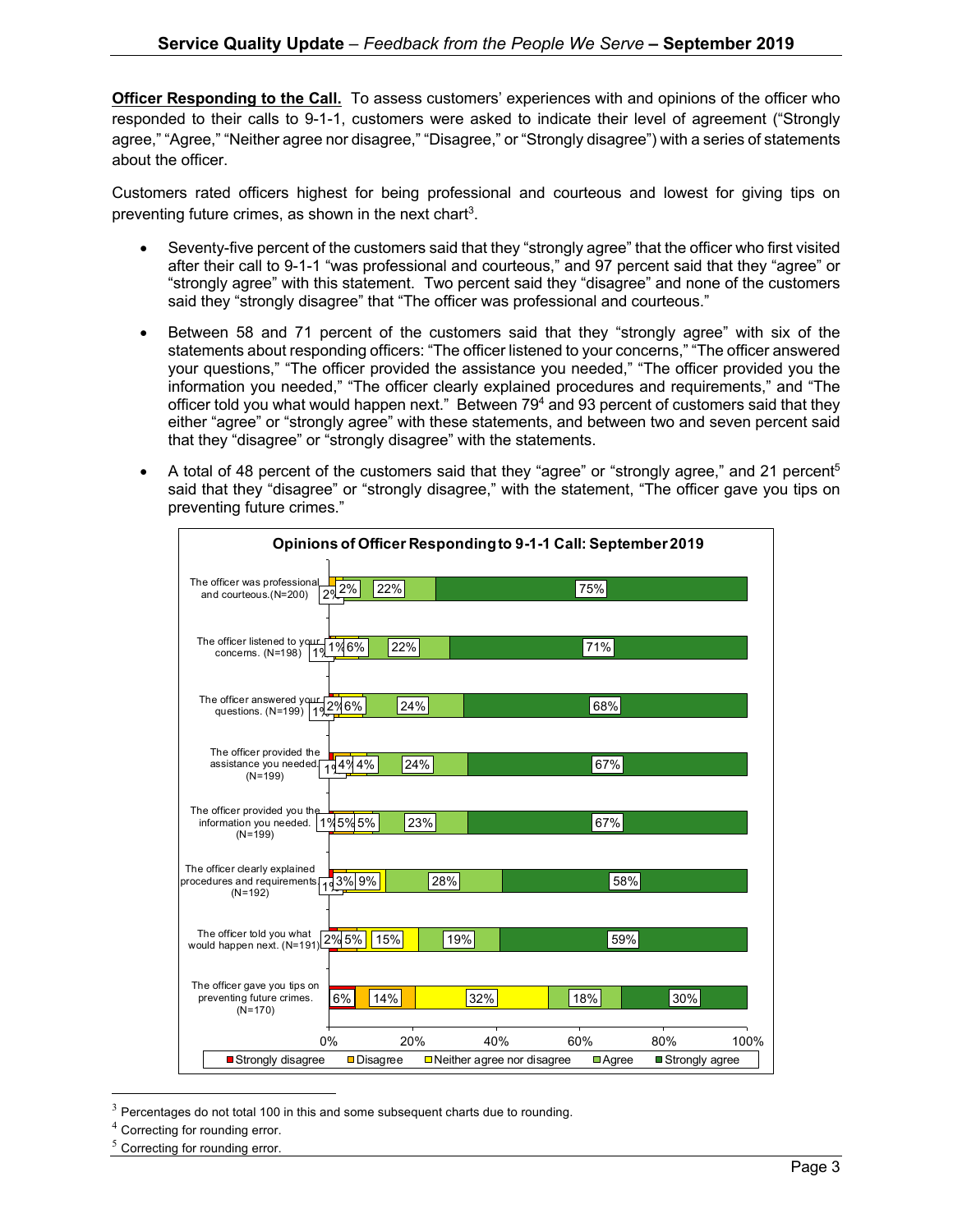Average ratings of responding officers from five surveys in the last three years are shown in the next chart. Ratings on one item, "The officer listened to your concerns," were significantly higher in September 2019 than in March 2016. Ratings that the responding officer was "professional and courteous," "answered your questions," provided the "assistance" and "information you needed," "clearly explained procedures and requirements," and "told you what would happen next" fluctuated significantly between March 2016 and September 2019, but ratings in September 2019 did not differ significantly from ratings in March 2016, the first of the surveys presented in this report, or from June 2019, the previous survey. Ratings on the remaining item, "The officer gave you tips on preventing future crimes," have not changed significantly since March 2016.



**Seattle Police Department Overall.** To assess opinions of the Seattle Police Department overall, customers were asked to indicate their level of agreement ("Strongly agree," "Agree," "Neither agree nor disagree," "Disagree," or "Strongly disagree") with statements about the Department, including the five statements shown in the next chart.

Customers rated the Department highest for having professional and courteous personnel, just as they rated the officer who responded to their call highest for being professional and courteous. Ninety-two<sup>6</sup> percent of the customers said that they "strongly agree" or "agree," one percent said they "disagree," and no one said they "strongly disagree" that "Department personnel are professional and courteous." Between 68 and 74 percent of the customers said they "strongly agree" or "agree" with the other four statements about the Department; between eight and 15 percent said that they "disagree" or "strongly disagree" with these statements, shown in the next chart.

 $6$  Correcting for rounding error.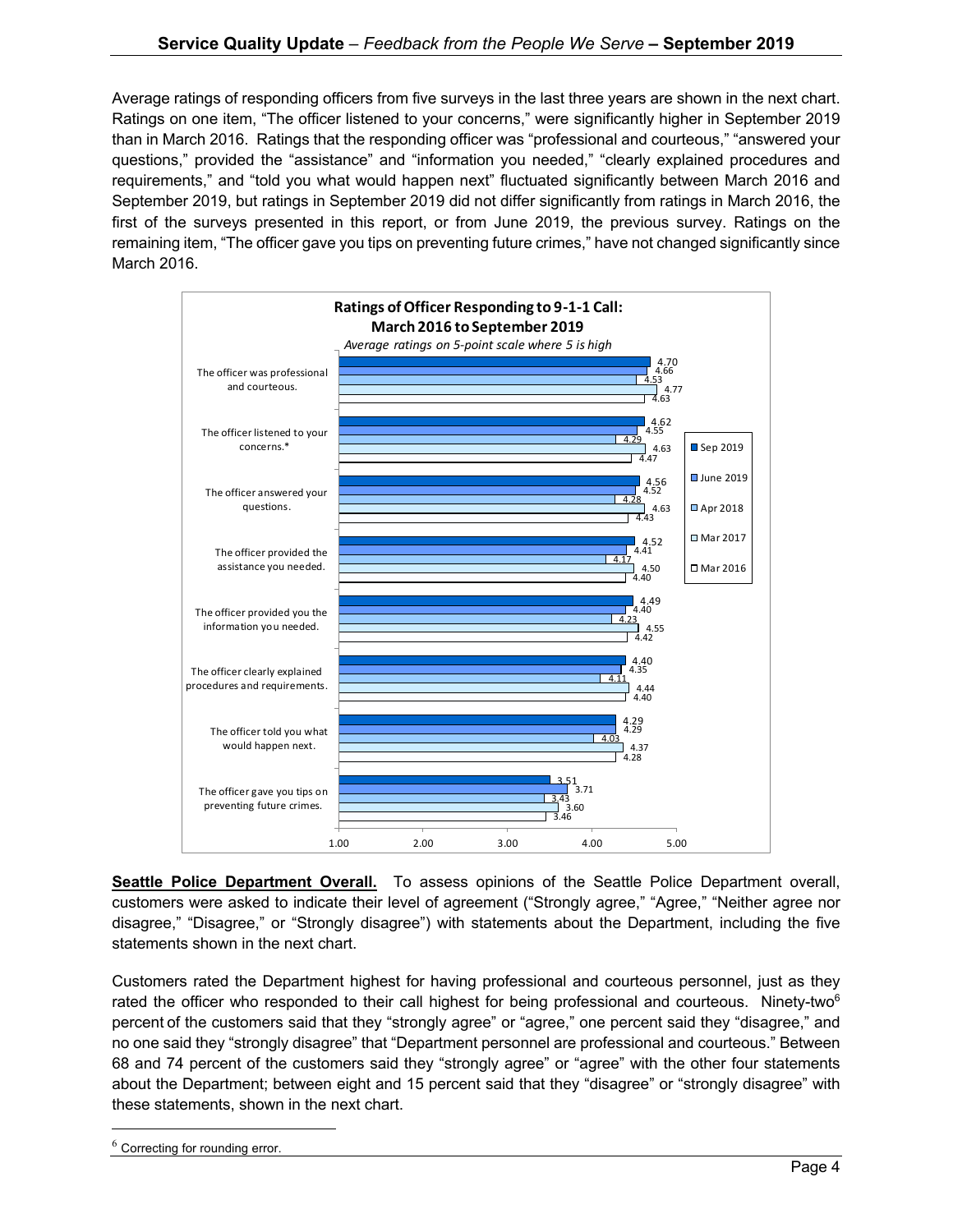

Ratings of one item, "Department personnel are professional and courteous," were significantly higher in September 2019 than in March 2016. Ratings on two items, "The Department is a good resource for information about preventing crime," and "The Department clearly explains its procedures and requirements," fluctuated significantly between March 2016 and September 2019, but ratings in September 2019 did not differ significantly from March 2016 or from June 2019. Ratings of the other items, "The Department is available when you need them" and "The Department focuses on public safety issues that concern you," have not changed significantly since March 2016.

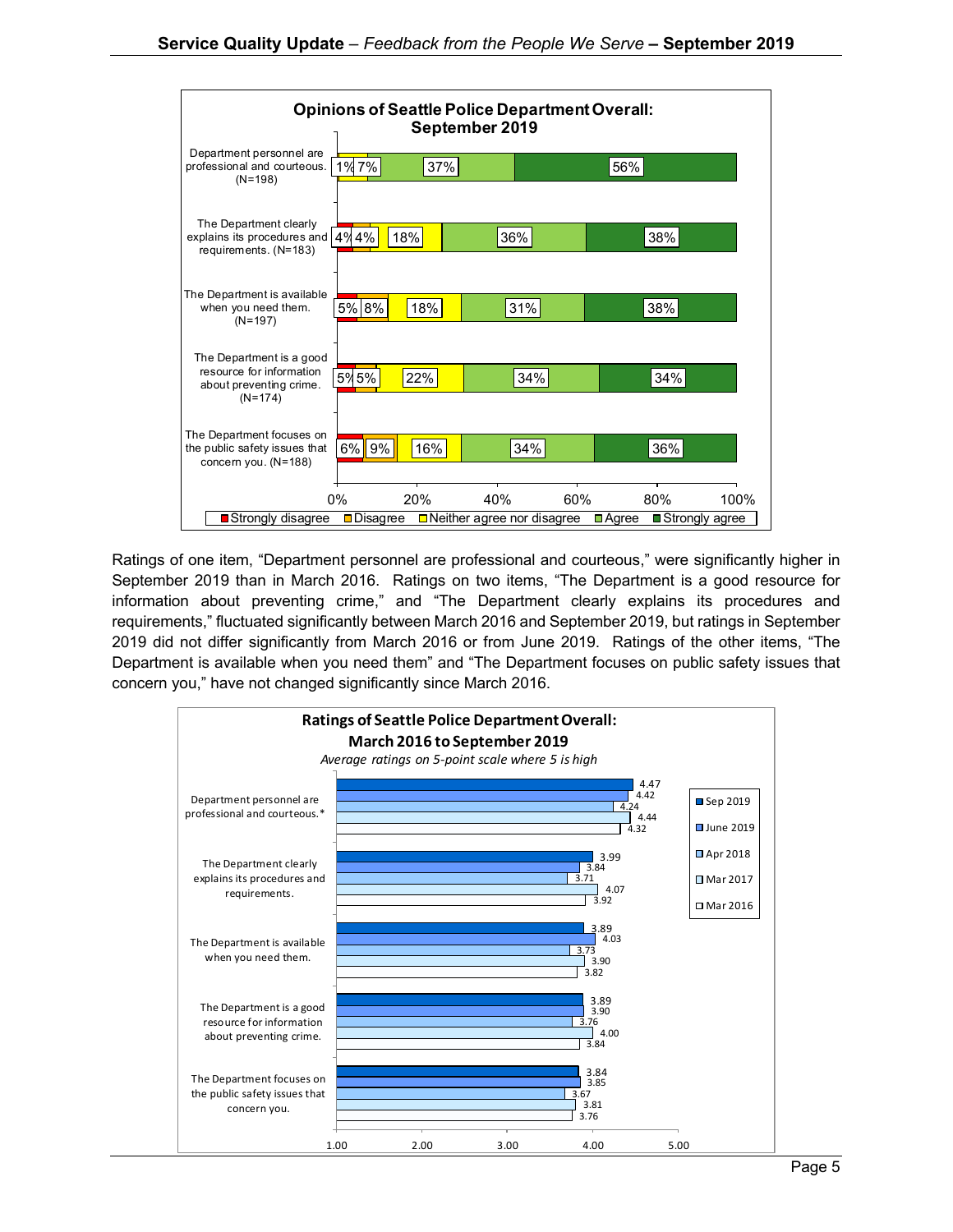**9-1-1 Operations.** Seventy-five percent of customers rated their satisfaction with the assistance provided by the 9-1-1 operator as 5, "extremely satisfied," and a total of 91 percent rated their satisfaction as either 4 or 5 on this five-point scale; five percent rated their satisfaction with the assistance provided by the operator as either a 1 or 2, where 1 means "not at all satisfied." Similarly, 76 percent rated their satisfaction with the speed with which their call was answered as 5, "extremely satisfied," and a total of 87 percent rated their satisfaction as either 4 or 5; six percent rated their satisfaction with the speed with which their call was answered as either 1 or 2, where 1 means "not at all satisfied." These results are shown in the next chart.



Ratings of satisfaction with the assistance provided by the 9-1-1 operator and the speed with which the call was answered have fluctuated significantly over time, though ratings in September 2019 did not differ significantly from March 2016 or June 2019.



As shown in the next chart, seven percent (13) of the customers said that they had to dial 9-1-1 more than once to reach an operator. Since March 2016, between 1 and 8 percent of the customers (between 1 and 16 customers) said that they had to dial 9-1-1 more than once to reach an operator. These results fluctuated significantly across surveys, but results in September 2019 did not differ significantly from results in March 2016 or June 2019.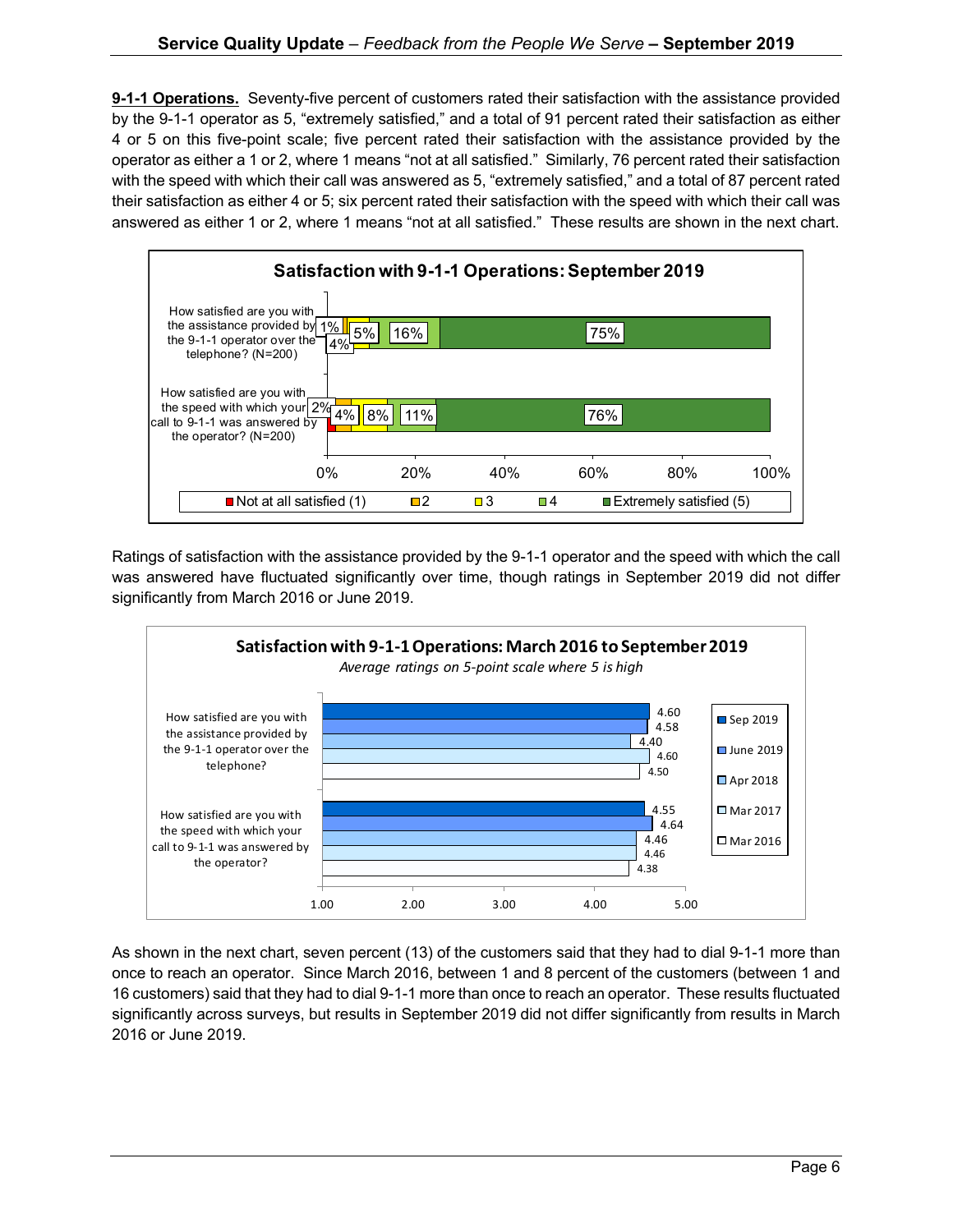

Customers who had to call 9-1-1 more than once were asked how often they dialed 9-1-1 to reach an operator. Of the 13 customers who had to dial 9-1-1 more than once to reach an operator in September 2019, ten reported reaching an operator on their second attempt, one on the third, one on the fourth, and one on the tenth attempt.

**Feelings of Safety.** Customers said that they feel safer walking alone in their neighborhoods during the day than they feel in Seattle overall or walking alone in their neighborhoods at night, as shown in the next chart.

- Forty-nine percent of the customers rated their overall feelings of safety in Seattle as 4 or 5 on the five-point scale (19% "extremely safe"); 22 percent rated their safety as 1 or 2 where 1 means "not at all safe."
- Eighty percent of the customers rated their feelings of safety when walking alone in their neighborhoods during the day as 4 or 5 on a five-point scale where 5 means "extremely safe" (46% "extremely safe"); ten percent rated their safety as 1 or 2 where 1 means "not at all safe."
- Forty-two percent rated their feelings of safety as 4 or 5 (21% "extremely safe"), and 39 percent rated their feelings of safety as 1 or 2 when walking alone in their neighborhoods at night.

| Feelings of Safety: September 2019                                                                     |                                             |                           |                       |                                          |             |
|--------------------------------------------------------------------------------------------------------|---------------------------------------------|---------------------------|-----------------------|------------------------------------------|-------------|
| Overall, how safe do<br>you personally feel in $6\%$<br>Seattle? (N=200)                               |                                             | 16%                       | 30%                   | 30%                                      | 19%         |
| Overall, how safe do you<br>feel walking alone in 2%<br>your neighborhood<br>during the day? $(N=196)$ | 8% 11%                                      |                           | 34%                   | 46%                                      |             |
| And, overall, how safe<br>do you feel walking<br>alone in your<br>neighborhood at night?<br>$(N=196)$  | 19%                                         | 20%                       | 19%                   | 21%                                      | 21%         |
|                                                                                                        | $0\%$<br>$\blacksquare$ Not at all safe (1) | <b>20%</b><br>$\square$ 2 | 40%<br>$\Box$ 3<br>□4 | 60%<br>$\blacksquare$ Extremely safe (5) | 80%<br>100% |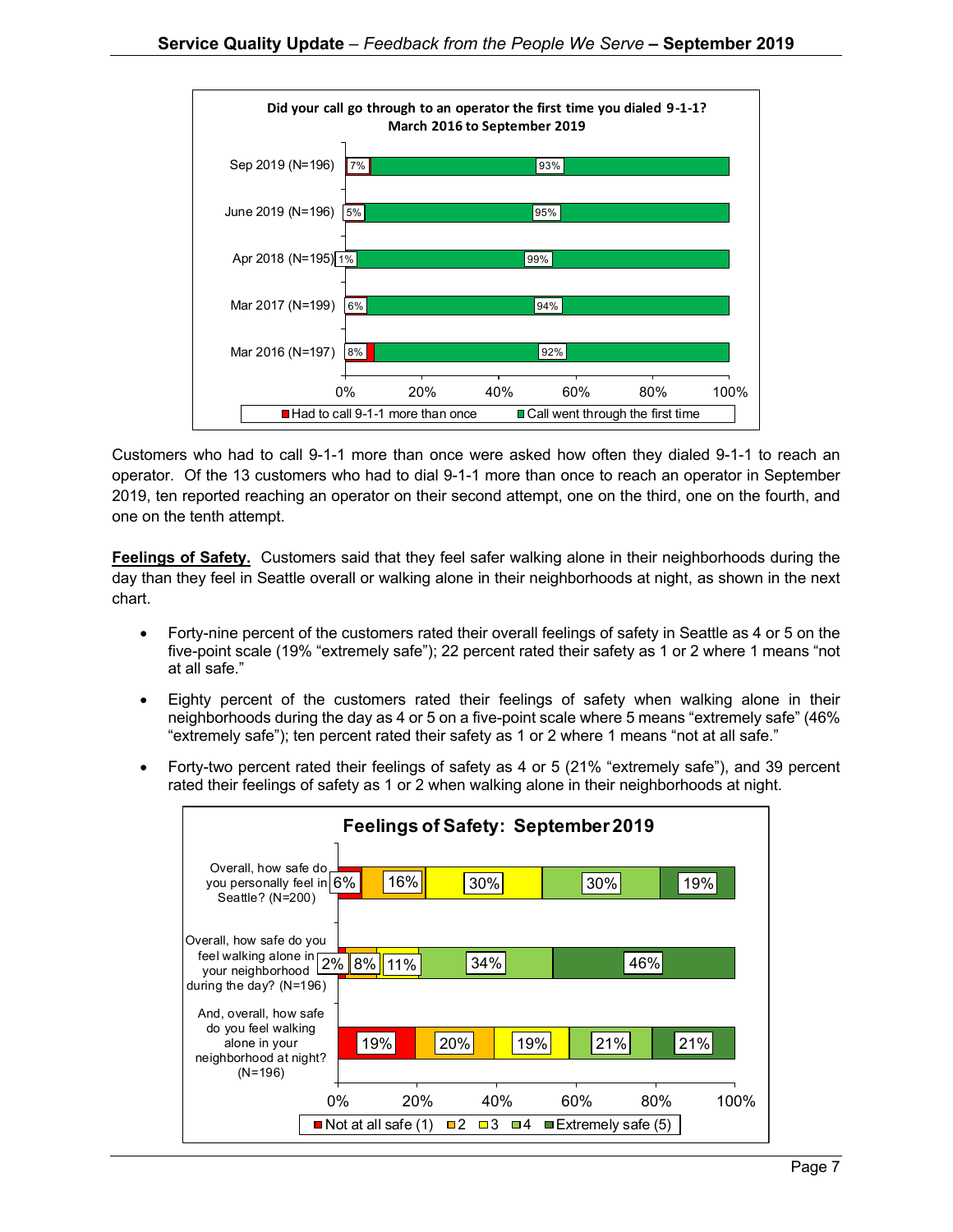Customers' feelings of safety overall in Seattle were significantly lower in September 2019 than in June 2019. Customers' feelings of safety walking alone in their neighborhoods during the day fluctuated significantly since March 2016, but results in September 2019 did not differ significantly from March 2016 or June 2019. Customers' feelings of safety walking alone in their neighborhoods at night have not changed significantly since March 2016.



When asked about the impact of the incident that caused them to call 9-1-1 on their feelings of safety, over half of the customers (52%) reported that they "feel about as safe as before the incident occurred." The remaining customers said that they either feel "less safe" (32%) or "more safe" (15%) than before the incident occurred. When asked about the impact of the service received from the Department as a result of their call to 9-1-1, over half (55%) of the customers said that they "feel about as safe now as before they called 9-1-1," while 34 percent said they feel "more safe," and 11 percent feel "less safe."

The responses to these two questions show that the service received from the Seattle Police Department led to an increase in the percentage of customers who said they feel "more safe" (15% to 34%), as well as a decrease in the percentage of customers who feel "less safe" (32% to 11%), as shown in the next chart. This indicates that feelings of personal safety increased and customers were reassured by the Department's service.



Customers' opinions of the impact of the service provided by the Department have fluctuated significantly since March 2016. However, in every survey conducted, a larger proportion of customers said they feel "more safe" and a smaller proportion said they feel "less safe" after receiving service from the Department than after the incident that caused them to call 9-1-1.